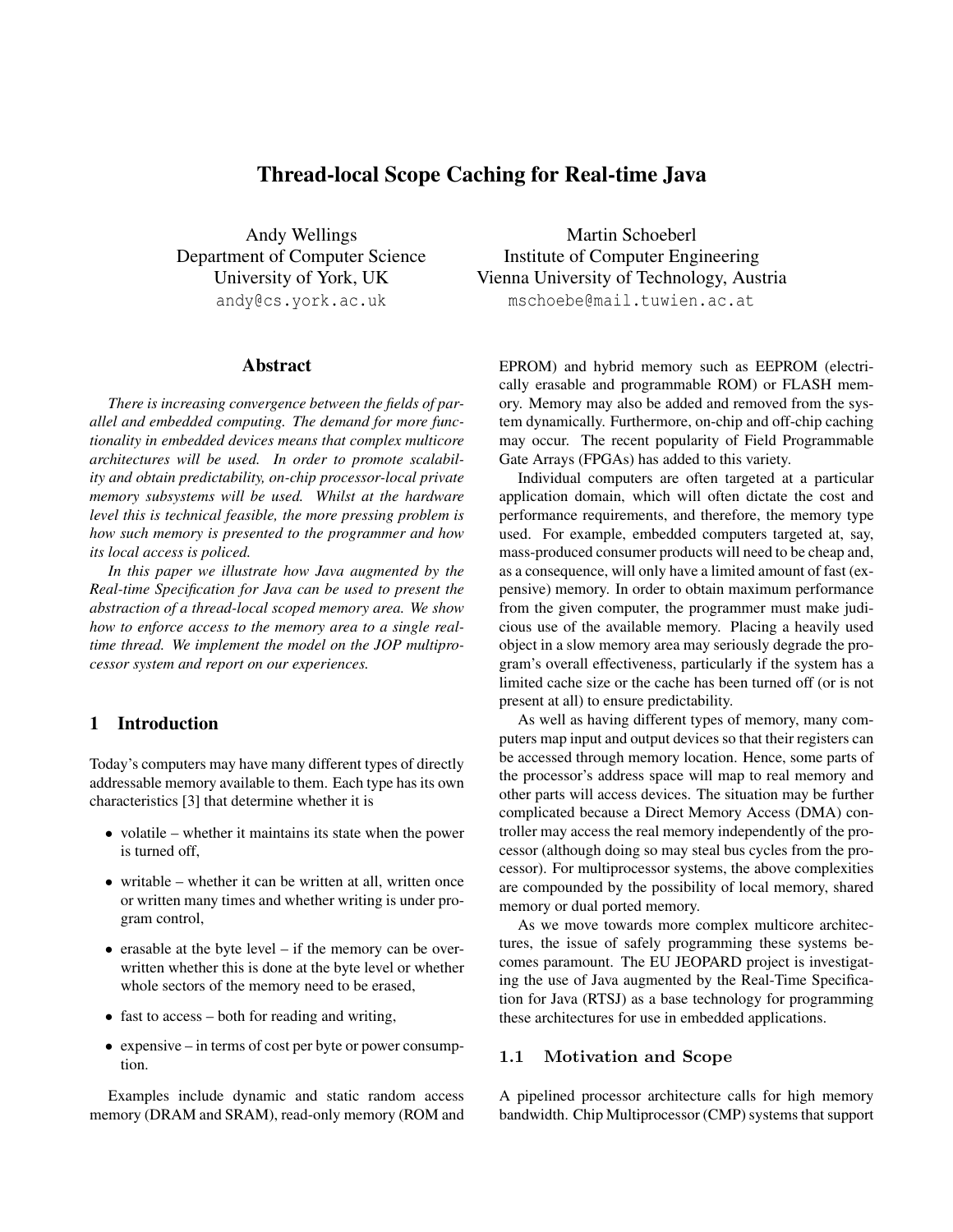global shared memory increase the pressure on the memory subsystem. A standard technique to avoid processing bottlenecks due to the lower available memory bandwidth is caching. However, standard cache organizations improve the average execution time but are difficult to predict for WCET analysis [5]. Furthermore, the difficulty of keeping multiple caches coherent limit the scalability of such systems.

In order to reduce the contention on shared memory subsystems, local memory subsystems can be created. The goal with such memory is to ensure that it is only accessed by one processor, and hence there is no need to cache its contents for access by other processors. Whilst at the hardware level this is technical feasible, the more pressing problem is how such memory is presented to the programmer and how its local access is policed.

### 1.2 Contributions

In this paper we address the problem of accessing private local memory in a CMP system. In particular, we consider how the facilities of Java (augmented by the Real-Time Specification for Java) can be used to define the notion of a *threadlocal memory area*. We then detail the implementation of such an area on the JOP processor.

We assume that real-time threads are tied to a particular processor and do not migrate. This is often an assumption for schedulability analysis [20].

### 2 Memory Areas and the RTSJ

Memory areas were originally introduced into the RTSJ in order to extend the Java memory model so that it could provide access to non-heap data, and thus avoid the vagaries of garbage collection. However they also provide a mechanism by which a programmer can express locality of data: both to a schedulable object and to a physical region in memory.

The MemoryArea class is an abstract class from which all RTSJ memory areas are derived. When a particular memory area is entered, all object allocation is performed within that area. Using this abstract class, the RTSJ defines various kinds of memory including the following:

- HeapMemory Heap memory allows objects to be allocated in the standard Java heap.
- ImmortalMemory Immortal memory is shared among all threads in an application. Objects created in immortal memory are never subject to garbage collection delays and behave as if they are freed by the system only when the program terminates.
- ScopedMemory Scoped memory is a memory area where objects with a well-defined lifetime can be allocated.

The ScopedMemory class is an abstract class that has several subclasses, including

- VTMemory A subclass of ScopedMemory where allocations may take variable amounts of time.
- LTMemory A subclass of ScopedMemory where allocations occur in linear time (that is, the time taken to allocate the object is directly proportional to the size of the object).

The memory used for allocated objects when a scoped memory area is active is called the scoped memory's backing store. It resides in a part of memory that is otherwise invisible to the application. It is separate from the memory required for the scoped memory object itself (which is allocated from the current memory area when the object is created). The backing store is usually assigned to the scoped memory object when the object is created, and it is freed when the object is finalized. When assigned, memory within the backing store used for allocated objects can be reclaimed when the scoped memory becomes inactive (that is, its reference count goes to zero).

Physical scoped memory areas allow the programmer to specify that the backing store should be created in memory with a particular characteristic (for example, shared memory) as well as the usual requirements for linear time allocation etc. Immortal physical memory is also provided.<sup>1</sup> The implementation of these physical memory classes assume the existence of a PhysicalMemoryManager class, which must be provided by the real-time Java virtual machine. This class can also make use of implementation-dependent classes, called filters, which help support and police the various memory categories. All these classes must support the PhysicalMemoryTypeFilter interface. The memory manager can also check that the program has the necessary security permissions before allowing access to physical memory. The classes are illustrated in Figure 1.

# 3 Thread-local Scoped Memory Area for Local Caching

In a Java and RTSJ context, local private memory must be viewed either as scoped or immortal memory. As, by definition, the Java heap is shared between all schedulable objects and Java threads. Only physical memory allows the programmer the ability to specify the location of the backing store. Only scoped memory allows fine control over the Java object graph to be policed – objects in heap or immortal memory cannot reference objects in scoped memory. *Hence, we use the notion of physical scoped memory areas as the programmers' model of a local read/write private memory*

 $1$ Note, the backing store for physical immortal memory is never reclaimed even if the associated object goes out of scope.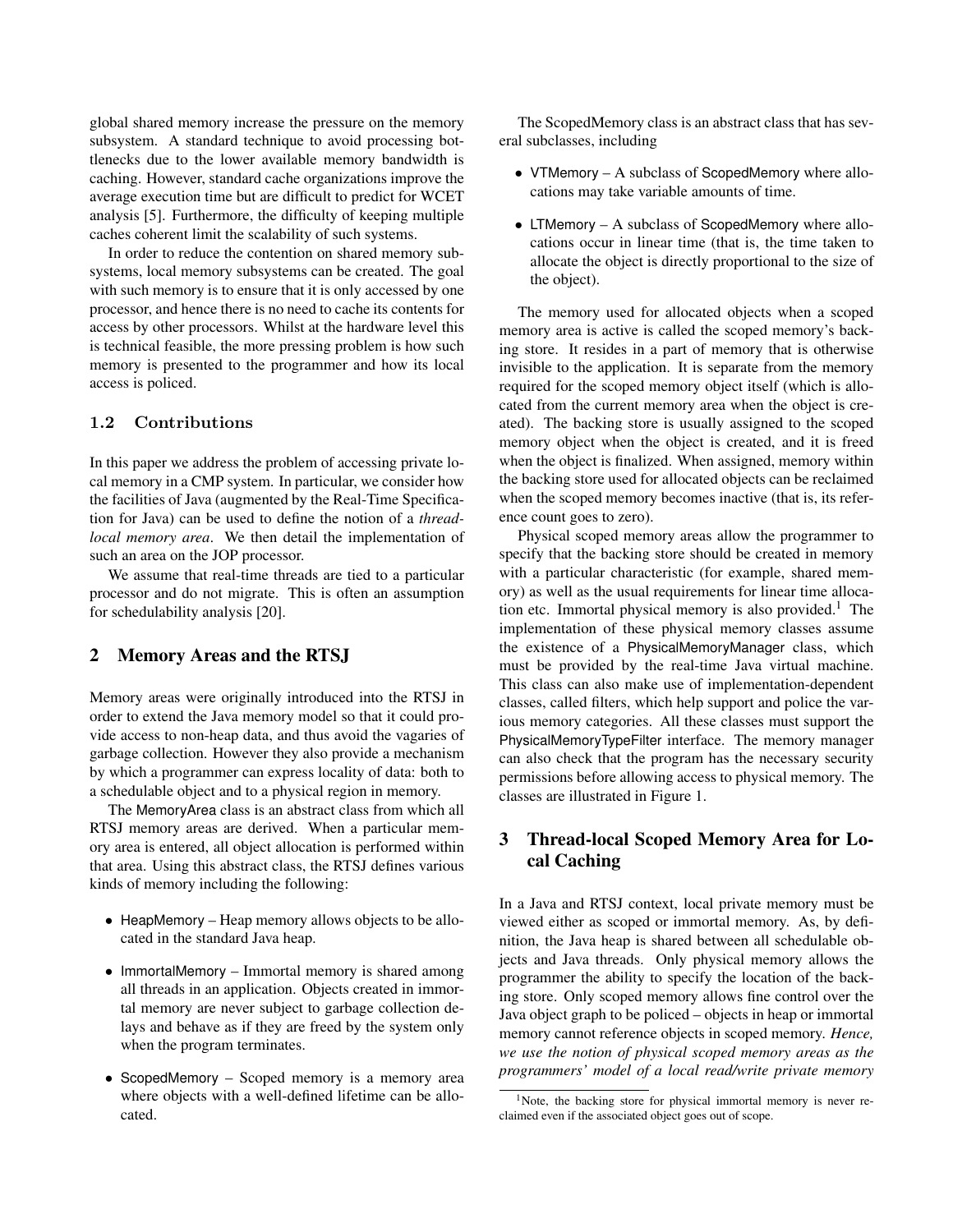

#### **Figure 1. Physical Memory Related Classes**

*subsystem.* To further ensure the locality of access we define the notion of a real-time thread-local scoped memory area. Such a memory area can only be entered by a single realtime thread and it can be held in a memory subsystem that is local to the processor executing the schedulable object. The goal is to implement such a model using the facilities of the RTSJ. We assume that RTSJ version 1.1 will support thread affinity and, therefore, allow real-time threads to be fixed to a processor and not migrate.

### 3.1 Thread-local Memory Areas

The PhysicalMemoryManager class of the RTSJ provides the interface between the application and the memory hierarchy of the machine on which the program is currently executing. Here we assume that the local private memory is called  $ON$  CHIP PRIVATE:  $2$ 

```
public final class PhysicalMemoryManager {
 public static final Object ON_CHIP_PRIVATE;
 // The PhysicalMemoryManager knows about the
 // on-chip memory and keeps track of its use
}
```
The RTSJ physical scoped memory classes communicate with the memory manager when the programmer requests the creation of a physical scoped memory region. Here we will use the linear time version (LT):

**public class** LTPhysicalMemory { **public** LTPhysicalMemory(Object type, **long** size); // The constructor code communicates with

```
// the PhysicalMemoryManager asking for
   // a memory chunk of the given size and type.
  // Throws various exceptions if the manager
  // can not oblige.
 public LTPhysicalMemory(Object type, long base,
                   long size);
  // The constructor code communicates with
  // the PhysicalMemoryManager asking for
  // a memory chunk of the given size and
  // type starting at a base address.
  // Throws various exceptions if the manager
  // can not oblige.
 public void enter(Runnable R);
 public void executeInArea(Runnable R);
 // ... other methods
}
```
In order to implement a local scope, it is important to ensure that only one thread can access it at a time. To meet this requirement, the obvious solution is to use Java's thread local data facility. The following illustrates how such a mechanism can be created.

```
// This class allows multiple local scopes to
// be created. The use of thread local data
// ensures that an SO can only enter its
// own scope.
public class ThreadLocalScope {
   public ThreadLocalScope(long size) {
    myMemory = new ThreadLocal<LTPhysicalMemory>();
    LTPhysicalMemory myMem =
      new LTPhysicalMemory(PhysicalMemoryManager.
                       ON_CHIP, size);
      // can throw out of memory
    myMemory.set(myMem);
   }
   public void enter(Runnable R) {
    if (myMemory.get() == null) {
      // throw exception, the calling thread
      // does not own this scope
     }
    else myMemory.get().enter(R);
   }
   public void executeInArea(Runnable R) {
    if (myMemory.get() == null) {
      // throw exception, the calling
      // thread does not own this scope
     }
    else myMemory.get().executeInArea(R);
   }
   // other needed scoped memory methods
   private ThreadLocal<LTPhysicalMemory> myMemory;
}
```
In essence, the above class is providing a wrapper around access to LTPhysicalMemory to ensure that a thread only accesses its own local ones. If a reference to one threads local scope escapes to another thread and that thread attempts

<sup>2</sup>Where private memory is automatically mapped to a particular address range by the underlying architecture, an address within that range can also be used to obtain access to the memory so it can be used as the backing store.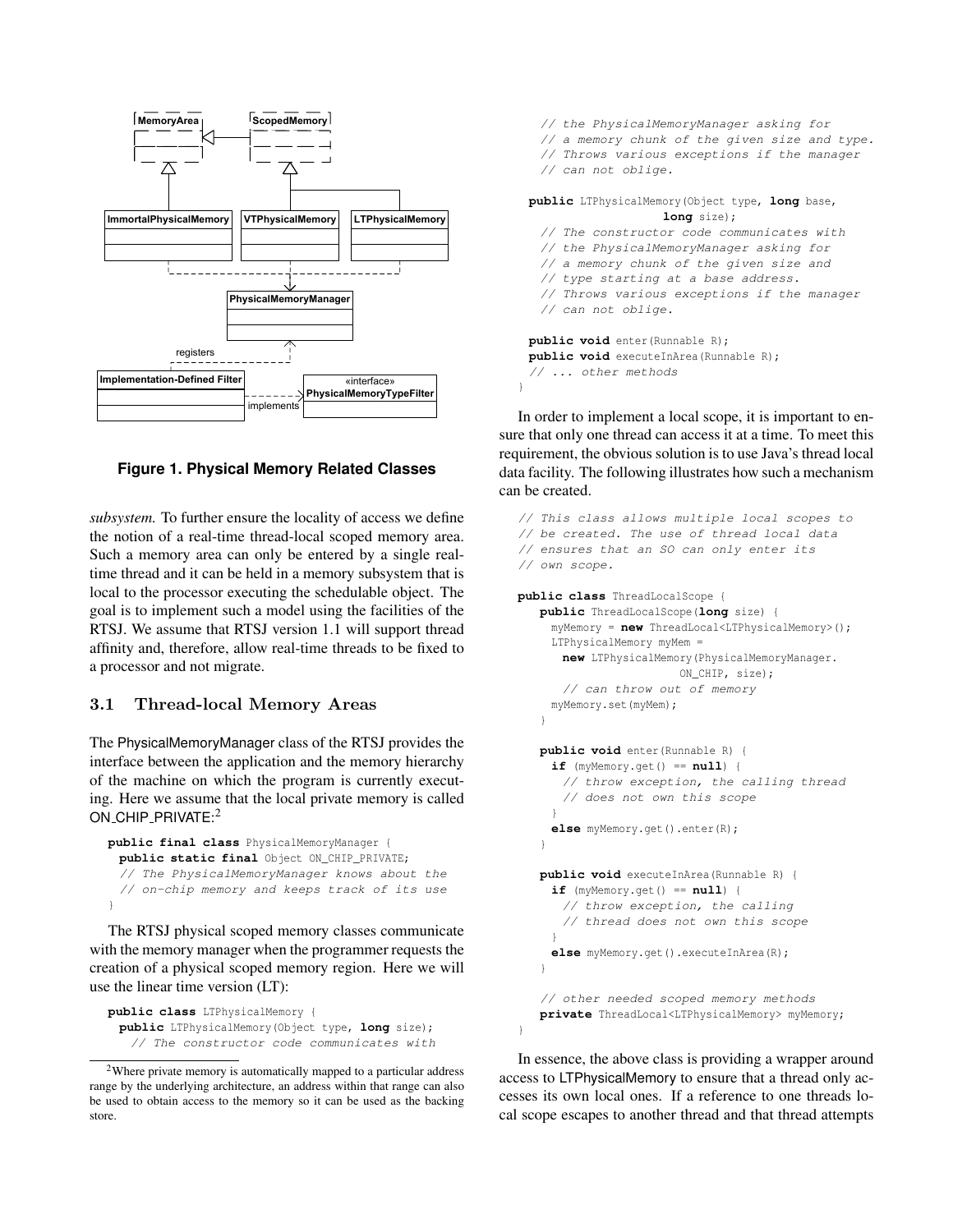to access it, then it will get an exception thrown. Note that the above class has full control over the interface it provides. Some methods available on scoped memory are not appropriate in this context (e.g. joinAndEnter) and therefore are not exposed in the interface.

Unfortunately, this approach does not fully encapsulate the class. The memory area can escape. In the RTSJ, a realtime thread can ask the memory area of an object to be returned using the static getMemoryArea method in the MemoryArea class. If a real-time thread does this, and saves the reference in a static field then another thread can access<sup>3</sup> the memory area directly.

An alternative approach is to subclass the LTPhysicalMemory class and provide the explicit checks for the owner of the scope.

```
public class PrivateScope extends LTPhysicalMemory {
 public PrivateScope(long size) {
   super(PhysicalMemoryManager.ON_CHIP, size);
   this.owner = RealtimeThread.currentRealtimeThread();
 }
 public void enter(Runnable R) {
   if (RealtimeThread.currentRealtimeThread() != owner)
   {
     // throw an exception, the calling thread
     // does not own this scope
   }
   else super.enter(R);
 }
 // similarly for executeInArea, newArray and
 // newInstance etc
 private RealtimeThread owner;
 . . .
}
```
This is secure, but has the disadvantage that all the functionality of scoped memory not needed in private memory has to have its associated methods overridden.

Of course the two approaches can be merged, as shown below.

```
public class ThreadLocalScope {
   public ThreadLocalScope(long size) {
     myMemory = new ThreadLocal<PrivateScope>();
     PrivateScope myMem = new PrivateScope(size);
      // can throw out of memory
     myMemory.set(myMem);
   }
   public void enter(Runnable R) {
     // unchanged
   }
   public void executeInArea(Runnable R) {
     // unchanged
   }
```

```
<sup>3</sup>We are grateful for Fridtjof Siebert for pointing out this flaw in our
original proposal.
```

```
// other needed scoped memory methods
  private ThreadLocal<PrivateScope> myMemory;
}
```
Now the programmer can be given the appropriate interface, but the approach is still secure.

## 3.2 Pinable Memory Areas

Version 1.1 of the RTSJ will provide the notion of a pinable scoped memory area. This is a memory area that can be kept open even when there are no threads currently entered. In the context of this paper, this is a very useful extension, as it allows the thread to leave the local scoped memory area and enter into another allocation context. It can then return and continue to access any objects created.

## 3.3 Garbage Collection

Object stored in a processor's private local memory does have implications for any garbage collection being performed. Whilst the memory assignment rules of the RTSJ will ensure that objects in heap and immortal memory cannot reference any processor-local memory, references from local scopes to the heap are allowed. Hence, the processor-local memory must be scanned by the garbage collector. Consequently, parallel collection must be performed where each processor has its own thread which can scan its local memory area. Another possibility is to extend the idea of nonblocking root scanning [11]. To decrease the blocking time during root scanning the thread local root scanning is delegated to the mutator threads. If requested from the collector thread, each thread scans its own local root set at the end of its period. This root scanning phase can be extended to include the local memory area scanning.

# 4 Evaluation

For an evaluation of the concept we implemented the local memory in a chip-multiprocessor version of the Java processor JOP [14, 8]. An on-chip memory of 1 KB is attached locally to each processor. It has to be noted that JOP does not support the full RTSJ, but is intended as a real-time Java platform for the safety-critical Java subset. Therefore, we evaluate the scope cache within this context.

Figure 2 shows an example of the JOP CMP system. Each processor core contains its private method cache (M\$), stack cache (M\$), and the scratchpad memory (SPM). The cores are connected via an arbiter to the external, shared main memory.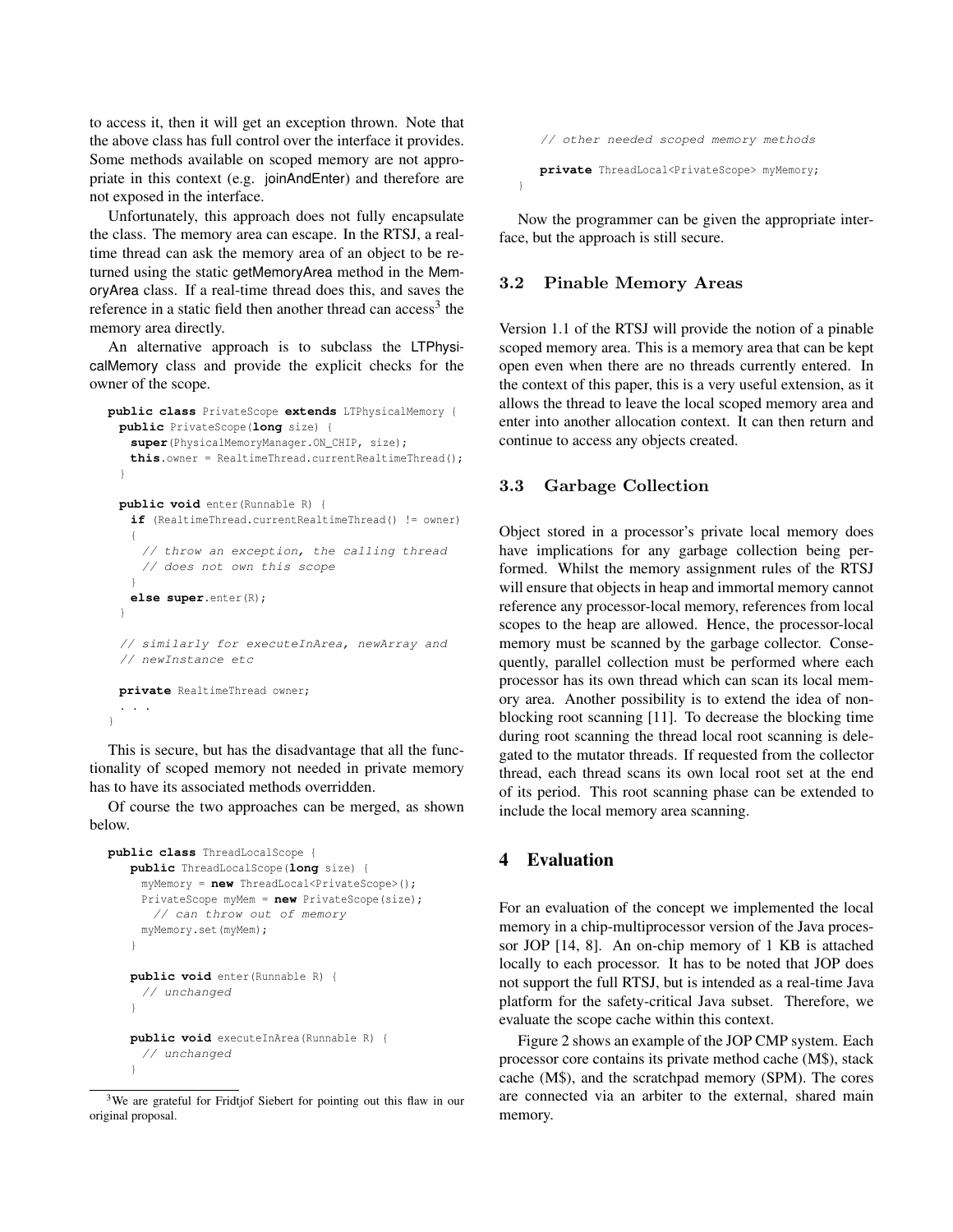

**Figure 2. A three core JOP CMP system with three core-local memory areas**

## 4.1 JOP Caches

Two time-predictable caches are proposed for JOP: a *stack cache* as a substitution for the data cache and a *method cache* to cache the instructions.

As the stack is a heavily accessed memory region, the stack – or part of it – is placed in on-chip memory. This part of the stack is referred to as the stack cache and described in [13]. The stack cache is organized in two levels: the two top elements are implemented as registers, the lower level as a large on-chip memory. Fill and spill between these two levels is done in hardware. Fill and spill between the on-chip memory and the main memory is subjected to microcode control and therefore time-predictable. The exchange of the on-chip stack cache with the main memory can be either done on method invocation and return or on a thread switch.

In [12], a novel way to organize an instruction cache, as method cache, is given. The idea is to cache complete methods. A cache fill from main memory is only performed on a miss on method invocation or return. Therefore, all other bytecodes have a guaranteed cache hit. That means no instruction can stall the pipeline.

The cache is organized in blocks, similar to cache lines. However, the cached method has to span continuous<sup>4</sup> blocks. The method cache can hold more than one method. Cache block replacement depends on the call tree, instead of instruction addresses. This method cache is easier to analyze with respect to worst-case behavior and still provides substantial performance gain when compared against a solution without an instruction cache. The average case performance of this method cache is similar to a direct mapped cache [12]. The maximum method size is restricted by the size of the method cache. The pre-link tool verifies that the size restriction is fulfilled by the application.

Both caches do not need a cache coherency protocol in the case of multiprocessing: the stack cache contains only thread local data and the method cache contains just instructions that are not updated by a program.

## 4.2 Scope Cache

JOP does not contain a data cache and therefore also avoids the bottleneck of the cache coherence protocol in a CMP system. However, when all access to heap allocated data goes directly to the main memory, the memory bandwidth becomes the limiting factor for a CMP system. Therefore, we add a program managed local memory, the proposed local scope cache, to each processor core. The memory is mapped to a well known address and the boot process detects the size automatically. The memory is used as backing store for the scoped memory.

## 4.3 WCET Analysis

JOP is designed as a time-predictable processor to simplify the WCET analysis. Most bytecode instructions are executed in a constant number of cycles. The execution time of bytecodes that access memory (e.g., field and array access) depends on the memory timing. In the case of a CMP system

<sup>4</sup>The cache addresses wrap around at the end of the on-chip memory. Therefore, a method is also considered continuous when it spans from the last to the first block.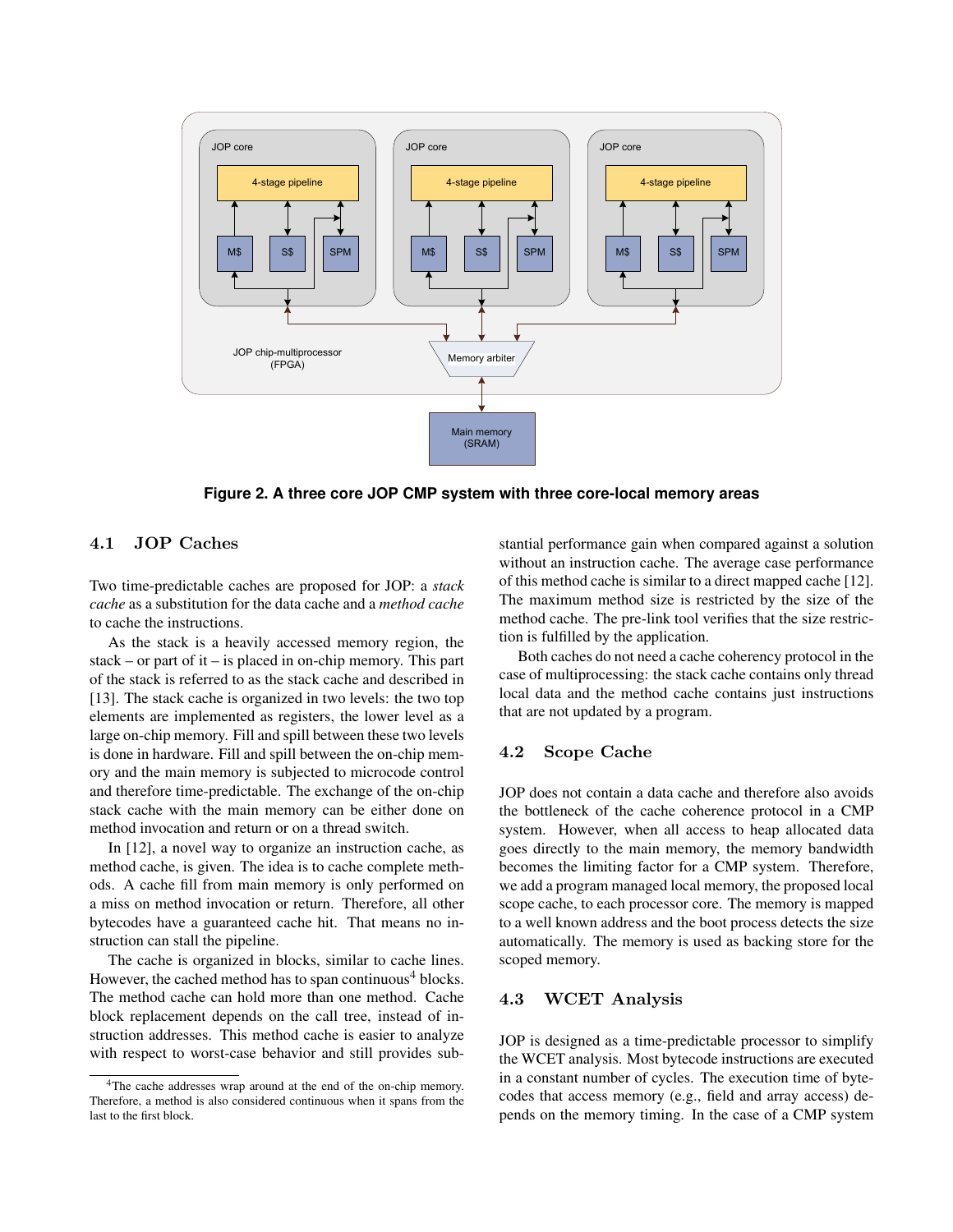the execution time also depends on the memory arbitration policy and the number of cores in the system. A time division multiple access (TDMA) based arbiter allows to bound the WCET to a reasonable value [7]. The fair arbiter, which is also evaluated in the following section, performs better in the average case, but the WCET for a memory access is high. As the loading of the method cache cannot be interrupted in that arbiter, the WCET of a single memory access includes the cache load of all other cores.

The access time to the on-chip memory is a single cycle. Therefore, all memory access to objects that are allocated in the local scope cache have a short and constant execution time. Integration into the WCET analysis tool can be performed by additional annotations of the source code. A better approach would be to detect the different memory types and which objects are allocated in them by data-flow analysis.

#### 4.4 Measurements

We have built different configurations of the CMP system with 1, 2, 4, and 8 processor cores. As an evaluation platform we use the Altera DE2 board with a Cyclone-II FPGA. All designs are clocked at 90 MHz and the main memory is a 16-bit SRAM with an access time of 4 cycles for a 32-bit read operation and 6 cycles for a 32-bit write operation. All configurations consume the same amount of on-chip memory per core: 1 KB stack cache, 1 KB method cache, and 1 KB local scope cache. The size of the method cache is chosen smaller than usual, but only with this configuration we are able to synthesize a 8 core version of the CMP system.

As an arbiter we used two different types: the *fair* arbiter [8] and the *time-triggered* (TDMA) arbiter [7]. Both arbiters distribute the bandwidth equally to all cores. However, the fair arbiter performs dynamic arbitration each cycle and results in a better average case performance of the system than the TDMA arbiter. The TDMA arbiter divides the access time into equal time slots. The size of the time slot can be configured. We choose the shortest possible size of 6 cycles. With the TDMA arbiter the WCET of Java bytecodes can be determined easily, whereas the dynamics of the fair based arbiter complicates the low-level WCET analysis.

For the evaluation we use a benchmark that performs multiplication of two 100x100 matrices. The work is distributed at the basis of rows that are calculated. Each core tries to get a new row for the calculation when finished the former one. The local scope cache is used to cache one row during calculation. In the inner loop of the multiplication one memory access is performed to the main memory and one memory access to the local scope cache. We compare this calculation with a version without caching where two main memory accesses are performed in the inner loop.

Table 1 shows the execution time of different configurations of the CMP system with and without local scope caching. The execution time is shorter than reported in [8]

|                             | Execution time   |                  |                             |                  |
|-----------------------------|------------------|------------------|-----------------------------|------------------|
| Arbiter                     | Fair             |                  | <b>TDMA</b>                 |                  |
| $#$ Cores                   |                  |                  | w/o cache w cache w/o cache | w cache          |
|                             | 839 ms           | 761 ms           | 839 ms                      | 761 ms           |
| $\mathcal{D}_{\mathcal{L}}$ | 473 ms           | 383 ms           | $625$ ms                    | 489 ms           |
|                             | $315 \text{ ms}$ | $202 \text{ ms}$ | 488 ms                      | $353 \text{ ms}$ |
|                             | $307 \text{ ms}$ | 161 ms           | 389 ms                      | $260 \text{ ms}$ |

## **Table 1. Execution time of the matrix multiplication in ms for different CMP and arbiter configurations**

as we have optimized the benchmark code. For this kind of processing task we assume that the code is optimized to avoid memory access as much as possible in a CMP system.

From the table we see several trends: (1) the fair arbiter delivers a better average case performance than the TDMA arbiter; (2) this type of processing scales without caching only for two cores; (3) the local caching of one data row provides some performance increase for a single core; and (4) local caching helps to scale up to 4 or 8 cores.

Figure 3 shows the performance relative to a single core system without scope caching with the fair arbiter.<sup>5</sup> We can see that the system saturates the memory bandwidth with 4 cores without caching. With scope caching we can still achieve a performance improvement of a factor of 5 with cores. We are quite surprised by this improvement as we do not expect a linear performance increase with the number of cores. As the numbers of transistors increases exponentially we consider a logarithmic performance increase with the number of processors a success. However, the chosen benchmark is trivial to parallelize. The result shows that DSP like algorithms can benefit from the local scope cache. The improvement of more than 2 and 4 for 2 and 4 cores respectively results from the comparison against the non-caching version.

The same data is shown in Figure 4 with the TDMA arbiter. The time-predictable nature of this configuration results in a lower average-case performance. This is expected. The CMP scales with the number of processors, but slower as with the fair arbiter. In this case the performance increase is around 35% for the non-cached solution and around 70% for the cached solution when the number of processors is doubled. A logarithmic improvement that we consider practical.

#### 4.5 Discussion

In Section 3.1 it is suggested that the implementation of LTPhysicalMemory communicates with the PhysicalMemory-

<sup>5</sup>Execution time of the single core system divided by the execution time of the CMP system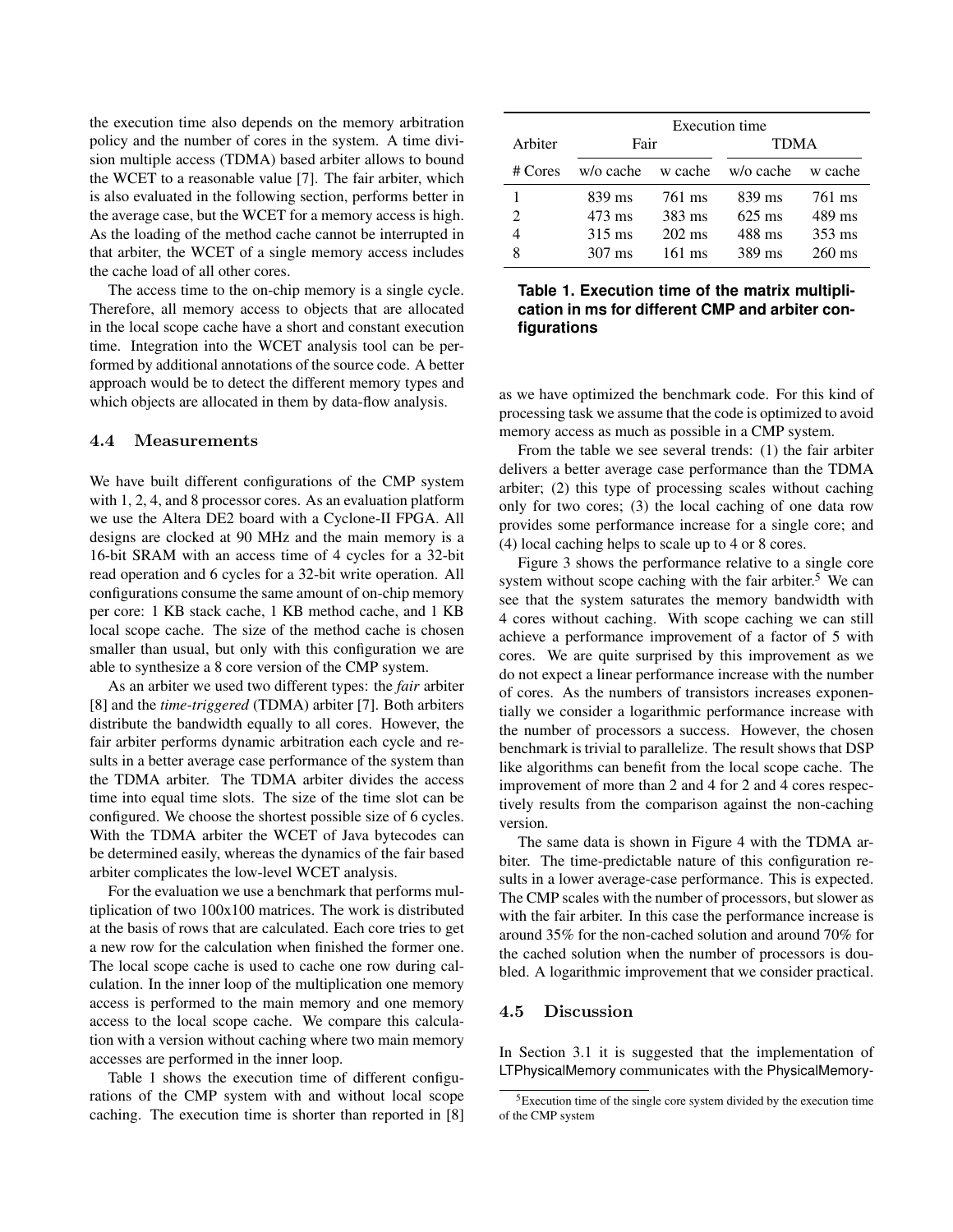

## **Figure 3. Performance of different CMP systems with the fair arbiter**

Manager to request a scratchpad memory area that serves as backing store for the thread local scope. The actual implementation is JVM and operating system specific. A scratchpad memory is usually mapped to a well known address. An implementation of the JVM can also directly use that knowledge to allocate the scope backing store at that specific address. For example, a scratchpad memory of 1 KB at address 0x1000000 can be requested with following constructor:

LTPhysicalMemory(PhysicalMemoryManaged.ON\_CHIP\_PRIVATE, 0x1000000, 1024)

In the implementation on JOP normal, scoped memory is implemented with the help of plain Java arrays. The array is the backing store for the scope and is allocated in immortal memory. In the implementation of bytecode new a thread local data structure is examined to distinguish between the different memory areas. To request the on-chip memory as backing store we use the convenient abstraction of hardware objects [15]. A hardware object is either a Java object or a Java array that is mapped to a distinct memory area where an I/O device is located. The hardware objects and arrays provide a Java based lightweight abstraction of I/O devices. For the thread-local scope cache an array, mapped to the on-chip memory address, is requested from a system internal factory. No further distinction between an array that represents the backing store for a normal scope or a PrivateScope is necessary in the implementation. The constant ON\_CHIP\_PRIVATE is used to distinguish between the two different types within the constructor. In the actual implementation this constant is passed to a package private constructor of ScopedMemory where the allocation of the backing store is performed.

In this paper on-chip memory is tied to a single thread that is not allowed to migrate between different cores. If the thread is allowed to migrate, the on-chip memory content also needs to migrate to a different core. Technically migration of the on-chip memory content is possible, but the scheduling cost is increased accordingly. In our opin-



**Figure 4. Performance of different CMP systems with the TDMA arbiter**

ion thread migration is too costly and too hard to analyze. However, sharing of a scratchpad memory between threads that are pinned to the same core is a valuable option. For this extension the runtime check on enter() needs to be changed to check if the thread is running on that core where the PrivateScope was allocated.

Thread local data is per definition not shared. Therefore, the expensive cache coherence protocol can be avoided for local scope caching. Cache coherence protocols do not scale well and also introduce hard to analyze latencies for the memory access.

# 5 Related Work

A common solution to avoid data caches is an on-chip memory, named scratchpad memory, that is under program control. This program managed memory implies a more complicated programming model. However, scratchpad memory can be automatically partitioned [2, 1, 18]. A similar approach for time-predictable caching is to lock cache blocks. The control of the cache locking [9] and the allocation of data in the scratchpad memory [19, 17, 4] can be optimized for the WCET. A comparison between locked cache blocks and a scratchpad memory with respect to the WCET can be found in [10]. While former approaches rely on the compiler to allocated the data or instructions in the scratchpad memory an algorithm for runtime allocation is proposed in [6].

Exposing the scratchpad memory at the language level, as proposed in this paper, can further help to optimize the timecritical path of the application.

With a core local scratchpad memory the data allocated in it cannot be shared between threads on different cores. Program analysis to detect thread-local heap data is presented in [16]. This analysis can help to automatically allocate data in the scratchpad memory on a CMP system.